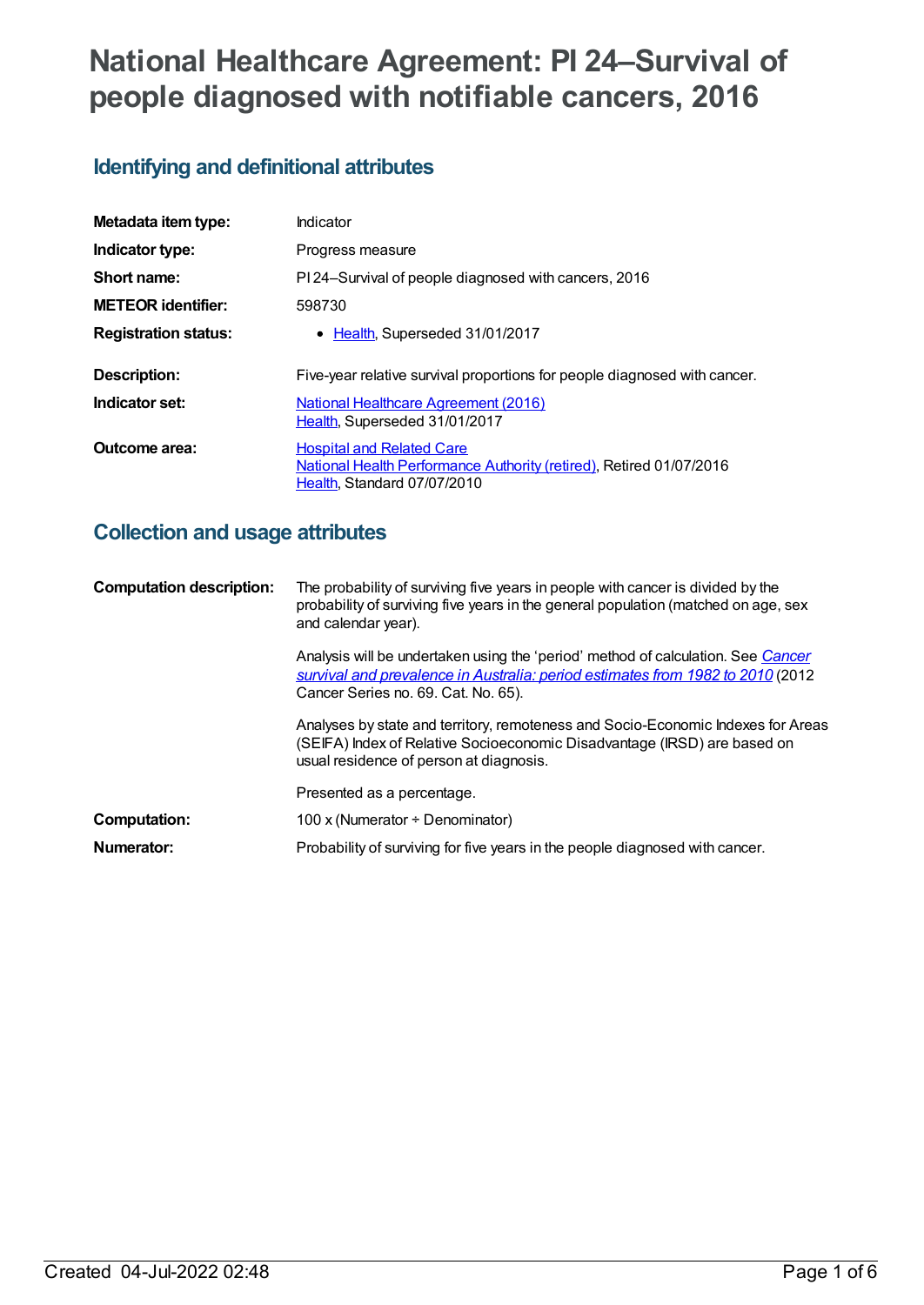#### **Data Element**

Age at diagnosis

**Data Source**

[Australian](https://meteor.aihw.gov.au/content/393621) Cancer Database

#### **Guide for use**

Data source type: Registry data Used in 'age at diagnosis' calculation

#### **Data Element / Data Set**

[Patient—diagnosis](https://meteor.aihw.gov.au/content/270061) date (cancer), DDMMYYYY

**Data Source**

[Australian](https://meteor.aihw.gov.au/content/393621) Cancer Database

**Guide for use**

Data source type: Registry data Used in 'age at diagnosis' calculation

### **Data Element / Data Set**

[Person—date](https://meteor.aihw.gov.au/content/287305) of death, DDMMYYYY

**Data Source**

[Australian](https://meteor.aihw.gov.au/content/393621) Cancer Database

**Guide for use**

Data source type: Registry data

### **Data Element / Data Set**

Person-date of death, DDMMYYYY

**Data Source**

[National](https://meteor.aihw.gov.au/content/395083) Death Index (NDI)

#### **Guide for use**

Data source type: Administrative by-product data NDI is used for linkage with the Australian Cancer Database to update additional death information

#### **Data Element / Data Set**

[Person—sex,](https://meteor.aihw.gov.au/content/287316) code N

**Data Source**

[Australian](https://meteor.aihw.gov.au/content/393621) Cancer Database

**Guide for use**

Data source type: Registry data

**Denominator:** Probability of surviving for five years in the general population

**Denominator data elements:**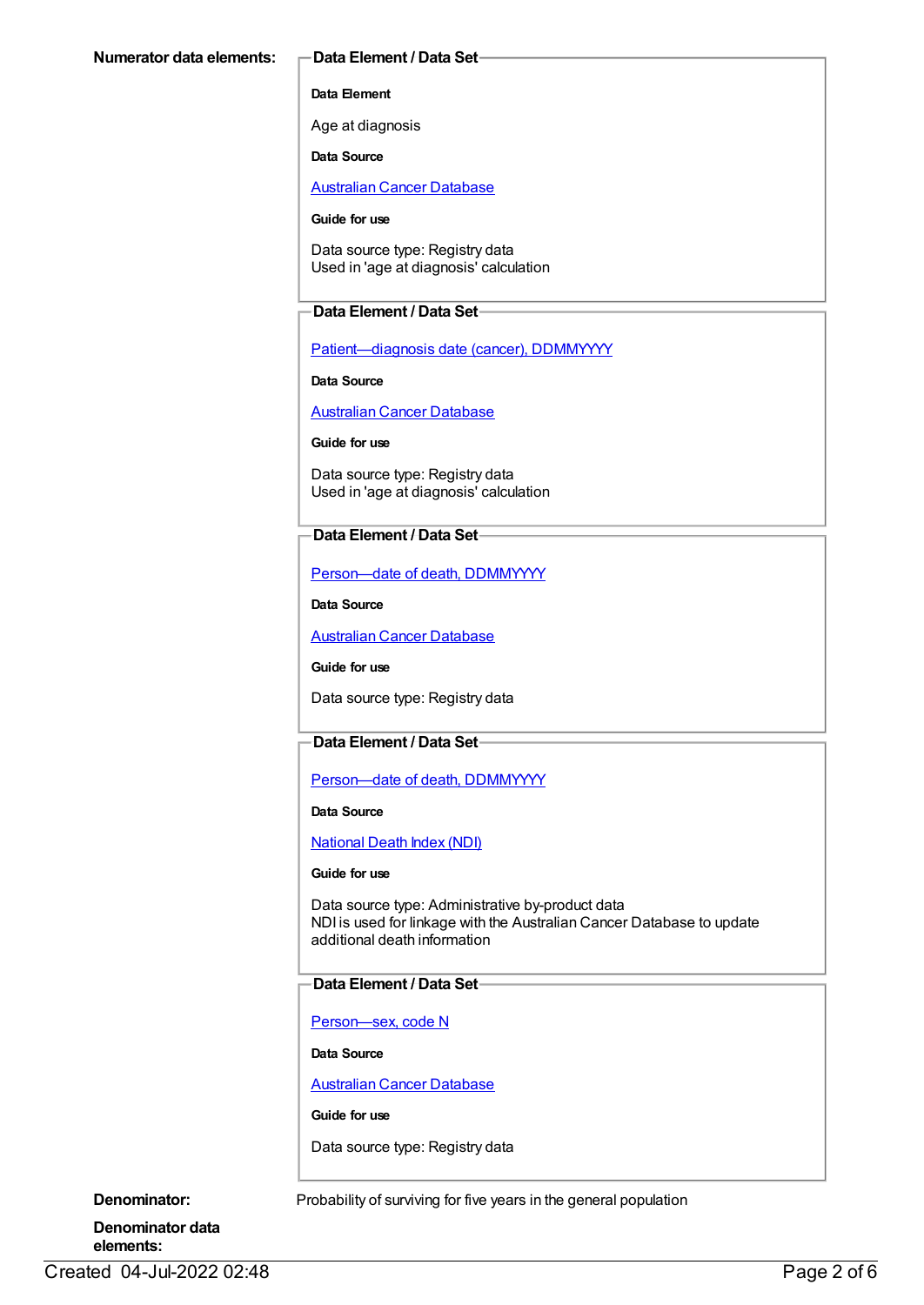#### **Data Element / Data Set**

#### **Data Element**

Person—estimated resident population of Australia

**Data Source**

ABS Estimated resident population (total [population\)](https://meteor.aihw.gov.au/content/393625)

**Guide for use**

Data source type: Census-based plus administrative by-product data ABS Estimated Resident Population (generated life tables)

#### **Data Element / Data Set**

#### **Data Element**

Mortality identifier

**Data Source**

**AIHW National Mortality [Database](https://meteor.aihw.gov.au/content/395084)** 

**Guide for use**

Data source type: Registry data Used to identify number of deaths

#### **Data Element / Data Set**

[Person—sex,](https://meteor.aihw.gov.au/content/287316) code N

**Data Source**

ABS Estimated resident population (total [population\)](https://meteor.aihw.gov.au/content/393625)

**Guide for use**

Data source type: Census-based plus administrative by-product data ABS Estimated Resident Population (generated life tables)

#### **Data Element / Data Set**

[Person—sex,](https://meteor.aihw.gov.au/content/287316) code N

**Data Source**

AIHW National Mortality [Database](https://meteor.aihw.gov.au/content/395084)

**Guide for use**

Data source type: Registry data

#### **Data Element / Data Set**

[Person—age,](https://meteor.aihw.gov.au/content/303794) total years N[NN]

**Data Source**

ABS Estimated resident population (total [population\)](https://meteor.aihw.gov.au/content/393625)

**Guide for use**

Data source type: Census-based plus administrative by-product data ABS Estimated Resident Population (generated life tables)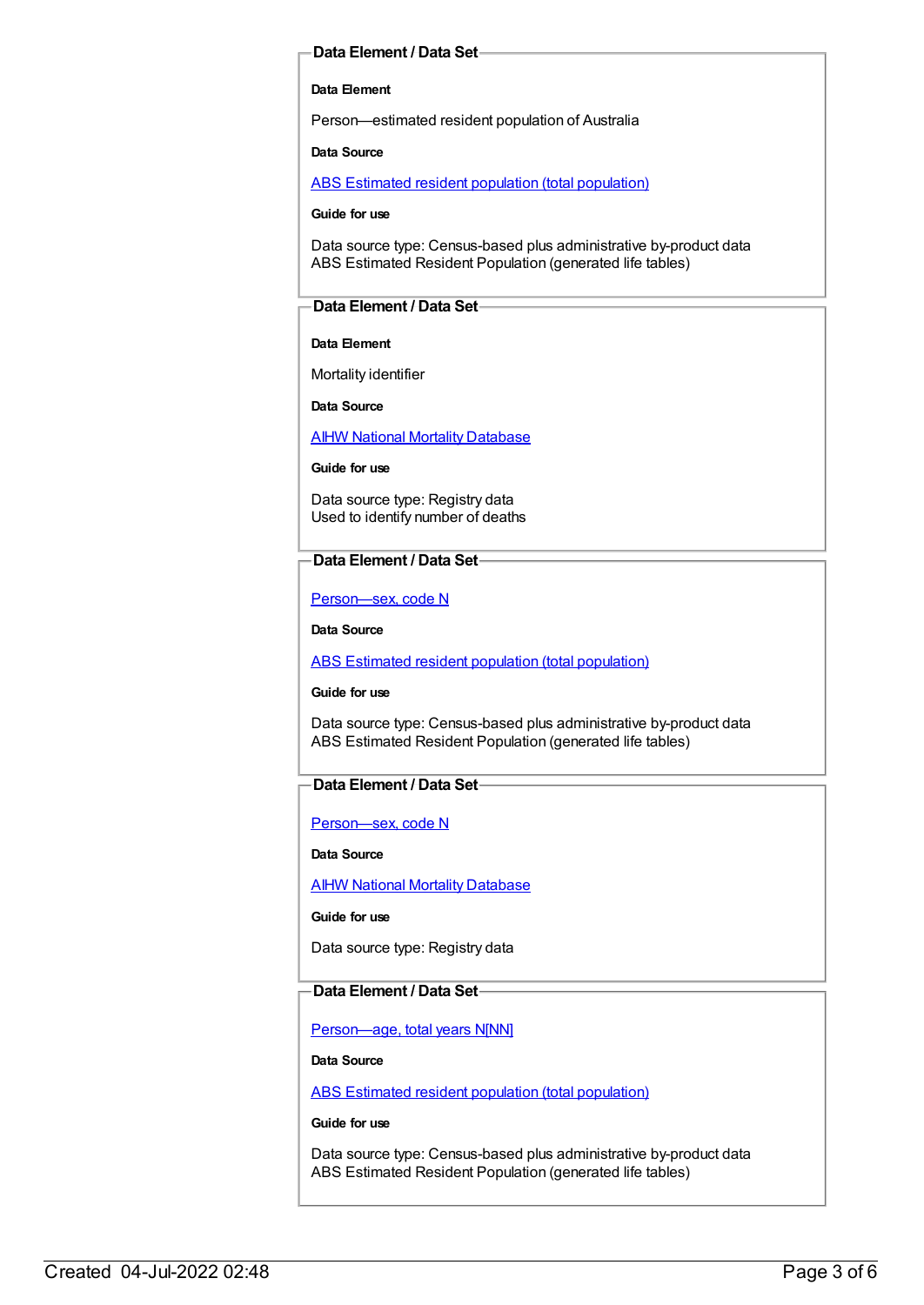|                            | <b>Data Element / Data Set-</b>                                                                                                                                                                                                                      |
|----------------------------|------------------------------------------------------------------------------------------------------------------------------------------------------------------------------------------------------------------------------------------------------|
|                            | Person-age, total years N[NN]                                                                                                                                                                                                                        |
|                            | Data Source                                                                                                                                                                                                                                          |
|                            | <b>AIHW National Mortality Database</b>                                                                                                                                                                                                              |
| Disaggregation:            | Nadigidalhorbuse                                                                                                                                                                                                                                     |
|                            | Dataesource type: Registry data<br>• remoteness (Australian Standard Geographical Classification (ASGC)<br>Remoteness Structure)<br>• 2006 Socio-Economic Indexes for Areas (SEIFA) Index of Relative<br>Socioeconomic Disadvantage (IRSD) quintiles |
| <b>Disaggregation data</b> | Data Element / Data Set-                                                                                                                                                                                                                             |
| elements:                  | Person (address)-Australian postcode, code (Postcode datafile) {NNNN}                                                                                                                                                                                |
|                            | Data Source                                                                                                                                                                                                                                          |
|                            | <b>Australian Cancer Database</b>                                                                                                                                                                                                                    |
|                            | Guide for use                                                                                                                                                                                                                                        |
|                            | Data source type: Registry data<br>Used for disaggregation by remoteness and SEIFA IRSD                                                                                                                                                              |
|                            | Data Element / Data Set-                                                                                                                                                                                                                             |
|                            | Person-sex, code N                                                                                                                                                                                                                                   |
|                            | Data Source                                                                                                                                                                                                                                          |
|                            | <b>Australian Cancer Database</b>                                                                                                                                                                                                                    |
|                            | Guide for use                                                                                                                                                                                                                                        |
|                            | Data source type: Registry data                                                                                                                                                                                                                      |
| Comments:                  | Most recent data available for 2016 National Healthcare Agreement performance<br>reporting: 2007-11 (for sex disaggregation); 2006-10 (for remoteness and SEIFA<br>disaggregations).                                                                 |
|                            | NO NEW DATA FOR 2016 REPORTING.                                                                                                                                                                                                                      |

# **Representational attributes**

| <b>Representation class:</b> | Percentage |
|------------------------------|------------|
| Data type:                   | Real       |
| Unit of measure:             | Person     |
| Format:                      | NN N       |
|                              |            |

# **Indicator conceptual framework**

| Framework and | <b>Effectiveness</b> |
|---------------|----------------------|
| dimensions:   |                      |

# **Data source attributes**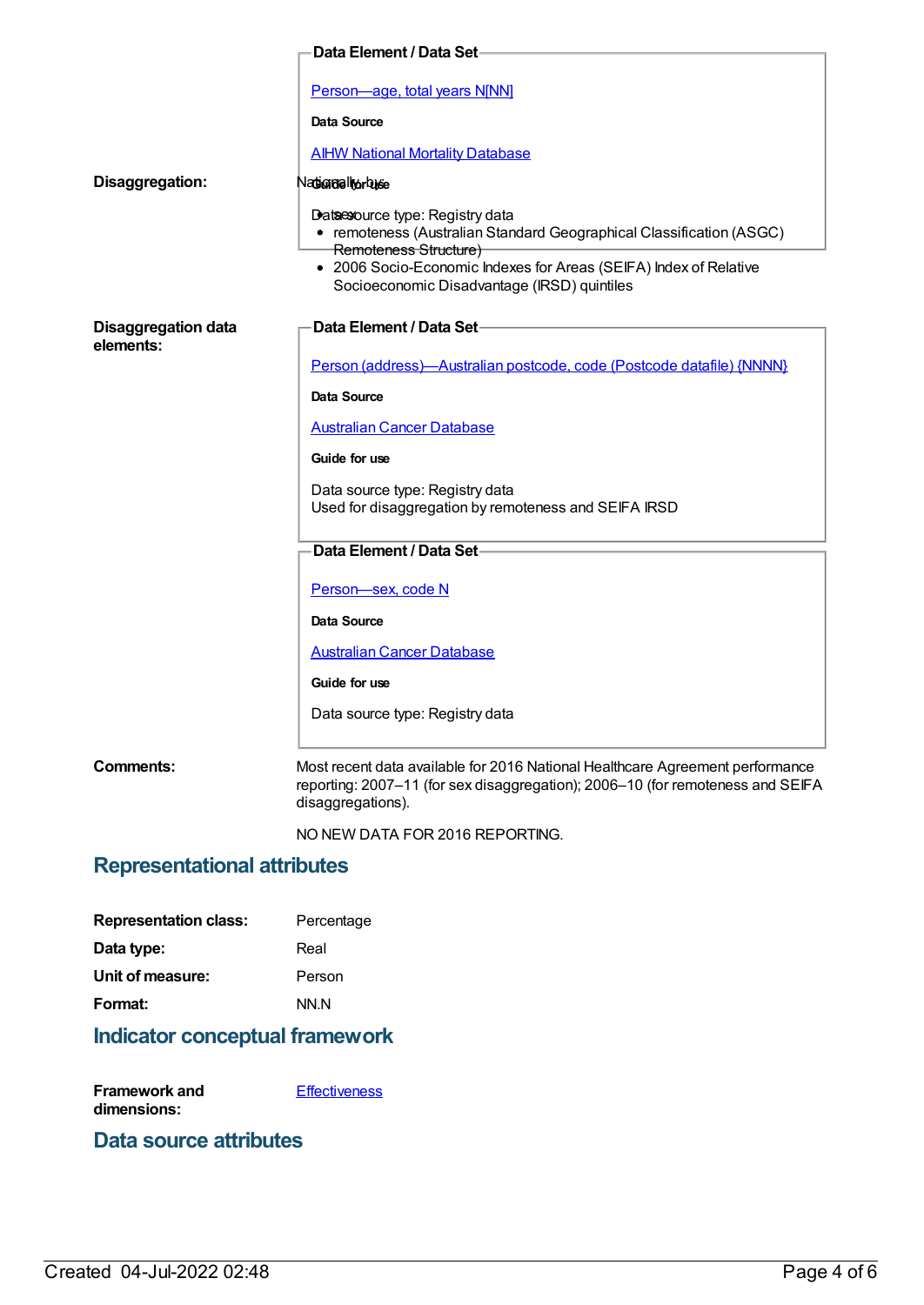ABS Estimated resident population (total [population\)](https://meteor.aihw.gov.au/content/393625)

**Frequency**

**Quarterly** 

**Quality statement**

ABS Estimated resident population (total [population\),](https://meteor.aihw.gov.au/content/449216) QS

**Data custodian**

Australian Bureau of Statistics

#### **Data Source**

[Australian](https://meteor.aihw.gov.au/content/393621) Cancer Database

**Frequency**

Annual

**Data custodian**

Australian Institute of Health and Welfare

#### **Data Source**

**AIHW National Mortality [Database](https://meteor.aihw.gov.au/content/395084)** 

**Frequency**

Annual

**Data custodian**

Australian Institute of Health and Welfare

#### **Data Source**

#### [National](https://meteor.aihw.gov.au/content/395083) Death Index (NDI)

**Frequency**

Annual

#### **Data custodian**

Australian Institute of Health and Welfare

### **Accountability attributes**

**Reporting requirements:** National Healthcare Agreement

**Organisation responsible** Australian Institute of Health and Welfare

**Further data development /** Specification: Final, the measure meets the intention of the indicator. **collection required:**

### **Source and reference attributes**

## **Relational attributes**

**for providing data:**